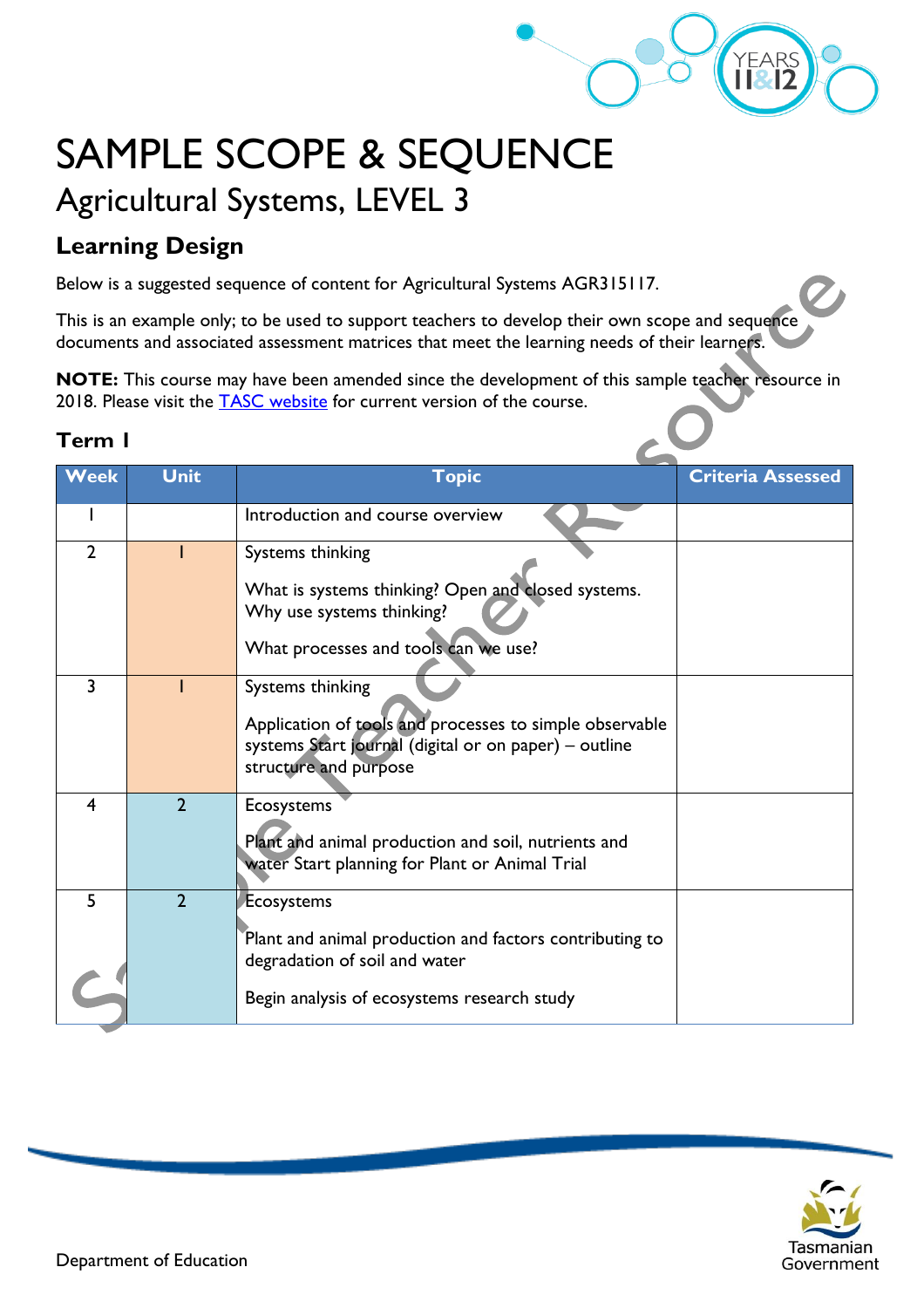| <b>Week</b>     | <b>Unit</b>    | <b>Topic</b>                                                                                          | <b>Criteria Assessed</b>                             |
|-----------------|----------------|-------------------------------------------------------------------------------------------------------|------------------------------------------------------|
| 6               | $\overline{2}$ | Ecosystems                                                                                            |                                                      |
|                 |                | Plant and animal production and sustainable resource<br>management and Australian variable climate    |                                                      |
|                 |                | Continue analysis of ecosystems research study                                                        |                                                      |
| 7               | $\overline{2}$ | <b>Ecosystems</b><br>Complete analysis of ecosystems research study                                   | Work requirement<br>Unit 2 Research<br>Study<br>C125 |
| 8               | 5              | Introduction to agricultural technologies Biosecurity<br>Introduce the concept of engineering systems |                                                      |
| 9               | 3              | Plant production systems Plant or animal trial started                                                |                                                      |
| $\overline{10}$ | 3              | Constraints in plant production systems                                                               |                                                      |
| <b>Break</b>    |                |                                                                                                       |                                                      |
| <b>Break</b>    |                |                                                                                                       |                                                      |

### **Term 2**

| Term 2         |                |                                                                                                                          |                          |
|----------------|----------------|--------------------------------------------------------------------------------------------------------------------------|--------------------------|
| Week           | <b>Unit</b>    | <b>Topic</b>                                                                                                             | <b>Criteria Assessed</b> |
|                | 3              | Managing plant production systems                                                                                        |                          |
| $\overline{2}$ | 5              | Agricultural technologies – biotechnology and precision<br>agriculture Begin Research into Technological<br>Developments |                          |
| 3              | $\overline{3}$ | Plant production systems<br>Technologies used to manage plant production systems                                         |                          |
| 4              | $\overline{3}$ | Plant production systems<br>Engineering systems and plant production                                                     |                          |
| -5             | $\overline{3}$ | Plant production systems<br>Plant production, technology and engineering minor<br>case study                             | C <sub>368</sub>         |

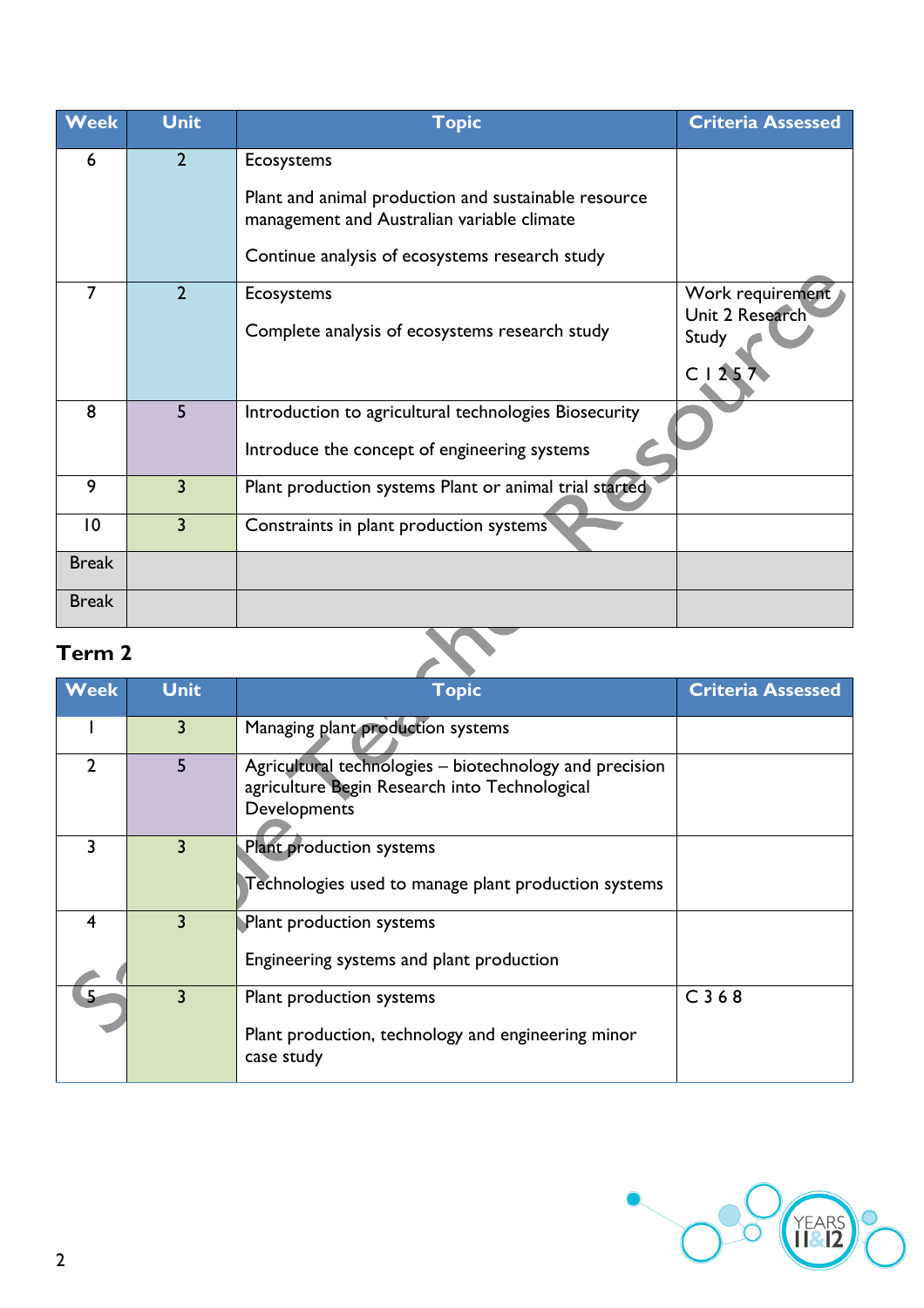| Week           | <b>Unit</b>    | <b>Topic</b>                                                                                                                                                                                                    | <b>Criteria Assessed</b>                              |  |
|----------------|----------------|-----------------------------------------------------------------------------------------------------------------------------------------------------------------------------------------------------------------|-------------------------------------------------------|--|
| 6              | 5              | Agricultural technologies - engineering design cycle,<br>engineering systems Complete and present Research<br>into Technological Developments                                                                   | Work requirement<br>Unit 5 Research<br>Study<br>C1569 |  |
| $\overline{7}$ | $\overline{4}$ | Animal production systems Animal nutrition                                                                                                                                                                      |                                                       |  |
| 8              | $\overline{4}$ | Animal production systems Animal growth and<br>development<br>Introduce reproduction                                                                                                                            |                                                       |  |
| 9              | 6              | Agribusiness<br>The farm as a business<br>Decision making processes and management strategies<br>Review and interpret current data sets from plant or<br>animal trial, make informed changes to data collection |                                                       |  |
| 10             | $\overline{4}$ | Animal production systems Animal reproduction and<br>genetics                                                                                                                                                   |                                                       |  |
| <b>Break</b>   |                |                                                                                                                                                                                                                 |                                                       |  |
| <b>Break</b>   |                |                                                                                                                                                                                                                 |                                                       |  |
| <b>Term 3</b>  |                |                                                                                                                                                                                                                 |                                                       |  |

## **Term 3**

| <b>Week</b> | <b>Unit</b>     | <b>Topic</b>                                                                                                            | <b>Criteria Assessed</b> |
|-------------|-----------------|-------------------------------------------------------------------------------------------------------------------------|--------------------------|
|             | $\overline{4}$  | Animal production systems Animal pest and diseases<br>Animal ethics and welfare                                         |                          |
|             | $\overline{4}$  | Animal production systems<br>Technologies used to manage animal production<br>Engineering systems and animal production |                          |
|             | 4               | Animal production systems<br>Animal production, technology and engineering minor<br>case study                          | C <sub>468</sub>         |
| 4           | $6\overline{6}$ | Agribusiness Business design<br>Identifying subject and scope for case study                                            |                          |

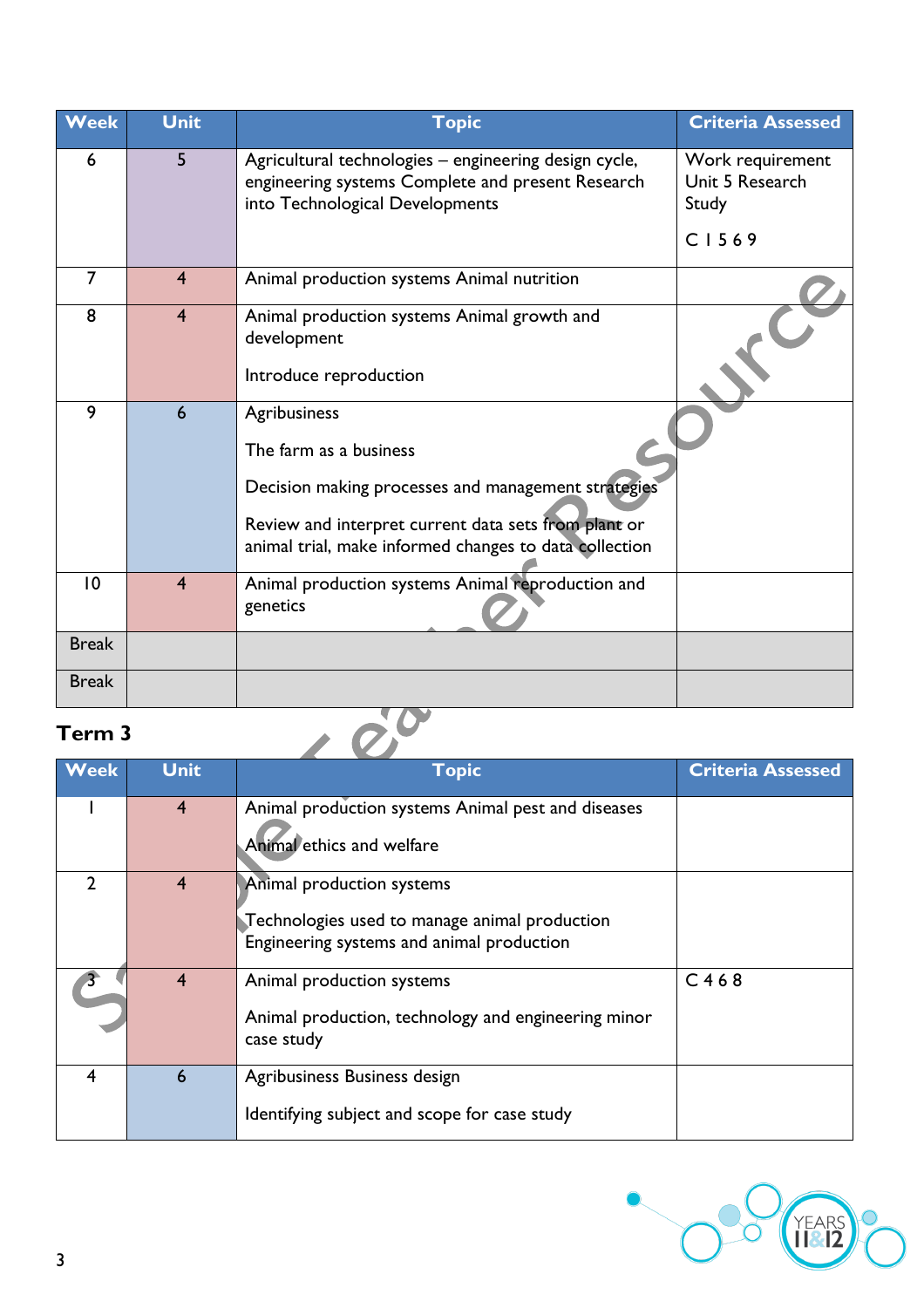| <b>Week</b>     | <b>Unit</b> | <b>Topic</b>                                                                   | <b>Criteria Assessed</b> |
|-----------------|-------------|--------------------------------------------------------------------------------|--------------------------|
| 5               | 5           | Agricultural technologies Engineering systems overview                         |                          |
|                 |             | Identifying problems with engineering solutions                                |                          |
| 6               | 5           | Agricultural technologies                                                      |                          |
|                 |             | Engineering systems detailed case study Applying the<br>design cycle           | $\mathcal{C}^2$          |
|                 |             | Identifying a specific problem, you will solve with an<br>engineering solution |                          |
| 7               | 5           | Agricultural technologies Developing an engineering<br>solution                |                          |
| 8               | 5           | Agricultural technologies Finalising the engineering<br>solution               |                          |
| 9               | 5           | Agricultural technologies                                                      | C689                     |
|                 |             | Compilation and creation of Project portfolio.                                 |                          |
| $\overline{10}$ | 6           | Agrifood case study planning                                                   |                          |
|                 |             | Data collection complete from plant and/or animal trial                        |                          |
| <b>Break</b>    |             |                                                                                |                          |
| <b>Break</b>    |             |                                                                                |                          |

### **Term 4**

| Term 4                  |                 |                                                         |                          |
|-------------------------|-----------------|---------------------------------------------------------|--------------------------|
| <b>Week</b>             | <b>Unit</b>     | <b>Topic</b>                                            | <b>Criteria Assessed</b> |
|                         | $6\phantom{1}6$ | Agrifood - case study                                   |                          |
| $\overline{2}$          | $6\phantom{1}6$ | Agrifood - case study<br>Plant or animal trial complete |                          |
| $\overline{3}$          | $6\phantom{1}6$ | Agrifood - case study                                   |                          |
|                         | $6\overline{6}$ | Agrifood - case study completed                         | C <sub>2</sub> 5         |
| 5                       |                 |                                                         |                          |
| 6                       |                 |                                                         |                          |
| $\overline{7}$          |                 |                                                         |                          |
| 8                       |                 |                                                         |                          |
| 9                       |                 |                                                         |                          |
| $\overline{\mathbf{4}}$ |                 |                                                         | <b>FARS</b>              |